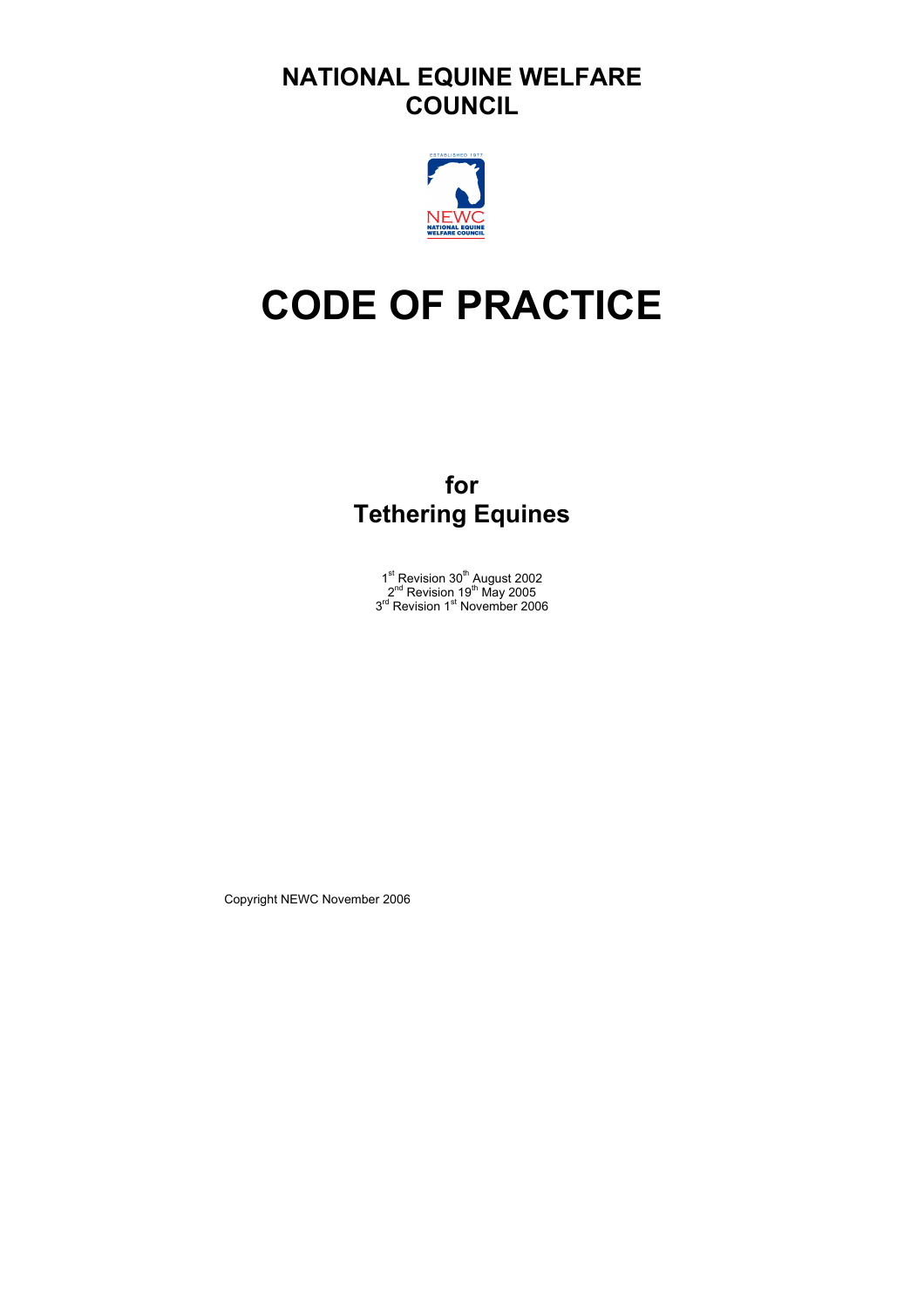#### **Scope**

These guidelines have been developed by the National Equine Welfare Council following consultation with its members.

The guidelines are provided for all inspectors, from government level through to welfare organisations, who have dealings with tethered equines to ensure that high standards are maintained nationwide.

Tethering is not a suitable method of long-term management of an animal, as it restricts that animal's freedom to exercise itself, to find food and water, or to escape from either predators or the extremes of hot and cold weather. It also risks an animal becoming entangled, or injuring itself, on tethering equipment.

Tethering may be a useful short-term method of animal management during brief stops during a journey, to prevent danger to the animal, or to humans, whilst proper long-term arrangements are made, or in medical cases where shortterm restriction of food intake is required under veterinary advice. The need for regular supervision is paramount.

For the purposes of this booklet Horses, Ponies, Donkeys, Asses & Mules will be referred to as equines.

#### **Acknowledgements**

The Royal Society for the Prevention of Cruelty to Animals (RSPCA) and World Horse Welfare (WHW) are to be thanked for their advice in producing these guidelines.

#### **Disclaimer**

These guidelines are given in good faith. Under no circumstances can the National Equine Welfare Council (NEWC) accept any liability for the way in which they are interpreted; or any loss, damage, death or injury caused thereby, since this depends on circumstances wholly outside of NEWC's control.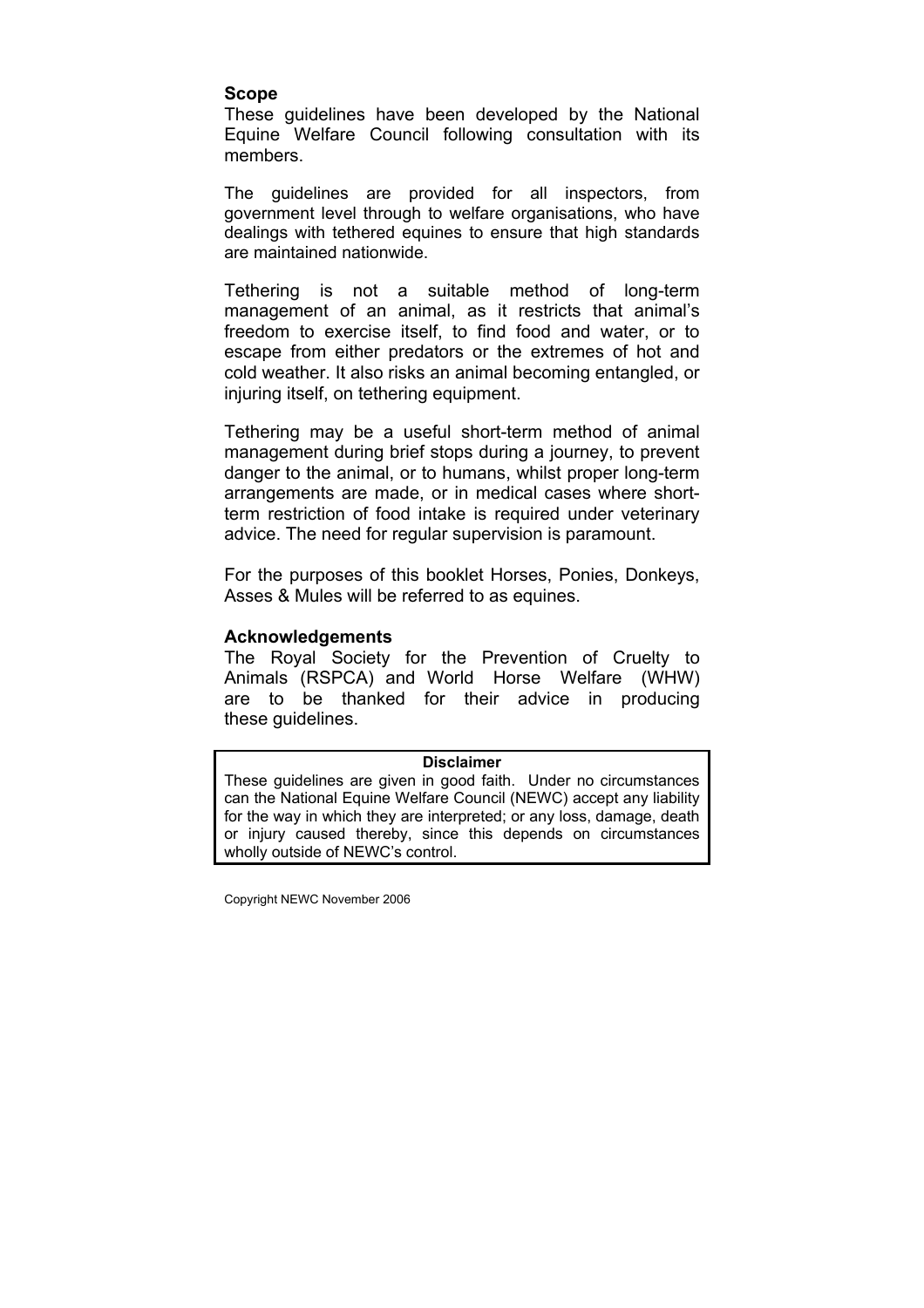### **Contents**

- **1** Suitability of the Equine
- **2** Site
- **3** Tethering Equipment
- **4** Food and Water
- **5** Shelter
- **6** Exercise
- **7** Supervision
- **8** Identification
- **9** Other Requirements
- **10** The Five Freedoms

Appendix l Body Condition Score – Horses Appendix II Body Condition Score - Donkeys

**Tethering can be defined as securing an animal by an attached chain or rope, to a centre point or anchorage, causing it to be confined to a desired area.** 

Where tethering is to be used, the following conditions should be met.

## **Suitability of the Equine**

- **1.1** Young equines (ie: horses under one year old) should not be tethered.
- **1.2** Pregnant equines should not be tethered in the last third of pregnancy.
	- **1.3** Nursing mothers should not be tethered
	- **1.4** Mares should not be tethered near stallions
	- **1.5** Stallions should not be tethered
	- **1.6** Sick equines should not be tethered
	- **1.7** Old (over 20 years old) equines should not be tethered.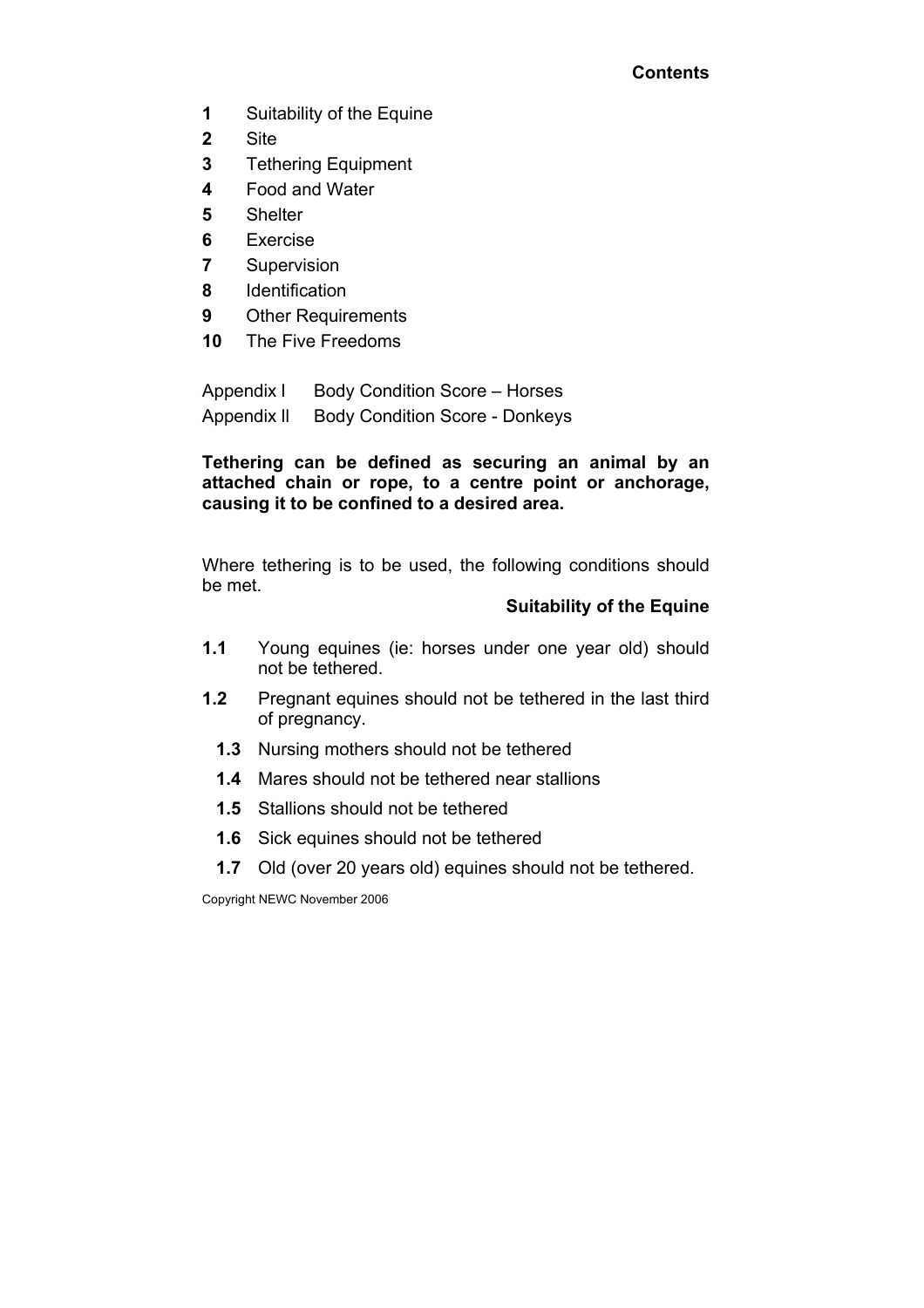The site is the area to which the tethered equine has access.

- **2.1** The site should be reasonably level, have good grass cover, and be free of any objects, natural or man made, which could ensnare the tether.
- **2.2** A site in which a high proportion of the herbage consists of weeds is not suitable.
- **2.3** The site should not be waterlogged.
- **2.4** The site should not be crossed by any public right of way.
- **2.5** The site should not have anything on it which might injure an equine.
- **2.6** The site should not be used without the written permission of the landowner.
- **2.7** Sites for different equines should not overlap.

## **Tethering Equipment**

- **3.1** Either a well-fitting leather head collar, or a broad leather neck strap must be used. These should be fitter with a 360° swivel device where the chain is attached.
- **3.2** The chain should be approximately 20 ft in length, must be strong enough to prevent breakage, but light enough to prevent pressure sores from the tethering equipment. Rope should not be used.
- **3.3** The ground stake must not protrude above ground level, and must be fitted with a 360° swivel.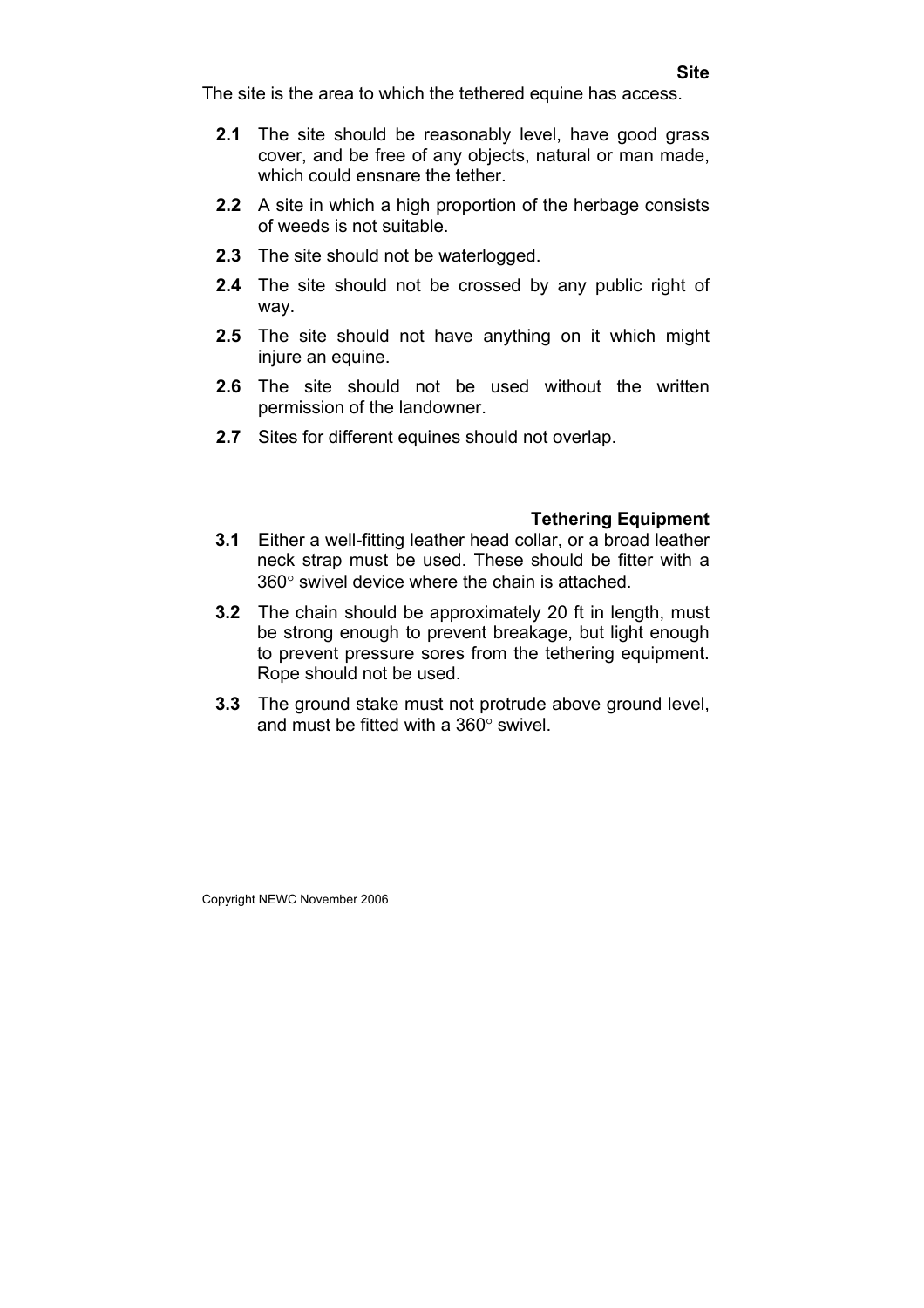#### **Food and water**

- **4.1** In many cases the site will provide adequate food in the form of grass; where this is the case the tether site should be changed at least once daily to ensure the quality of the pasture.
- **4.2** If the grass is not sufficient for the equine's need, sufficient forage food should be available throughout each day.
- **4.3** Water should be made available at all times in a trough or spill-proof container.
- **4.4** Containers for concentrate food should be kept in a clean and safe condition.

#### **Shelter**

- **5.1** Equines should not be exposed to the full heat of the sun, to heavy rain, snow or hail, or to strong winds for other than very short periods. In extremes of weather shelter should be provided.
- **5.2** Shelter should at a minimum provide shade from the sun, and shelter from the wind. In prolonged rain, a dry area must be available.

#### **Exercise**

**6.1** Equines must be given freedom to exercise off the tether for a reasonable period at least once a day.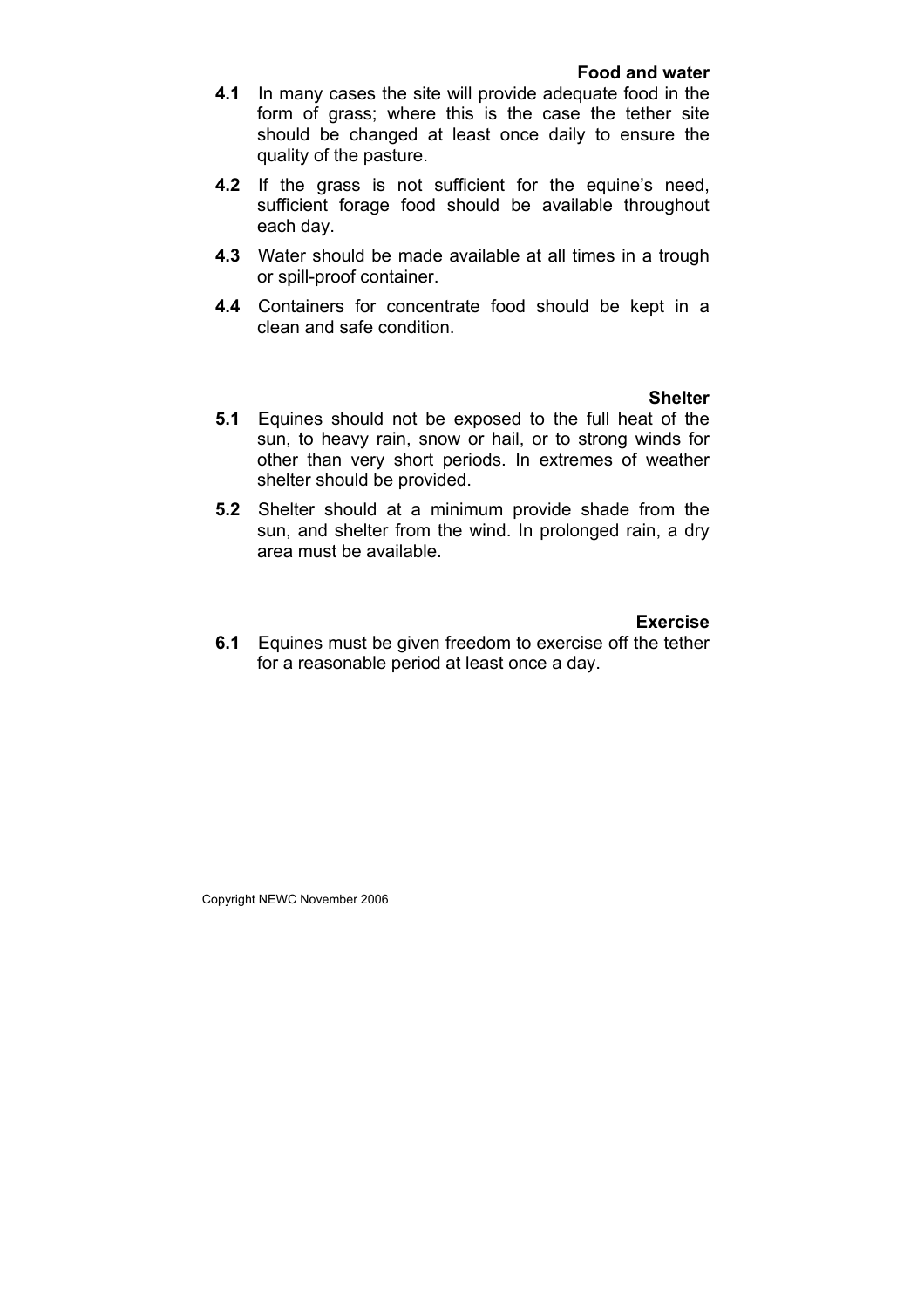#### **Supervision**

- **7.1** Tethered equines require a high level of supervision, and should be inspected at no more than six hourly intervals during normal waking hours.
- **7.2** Provision should be made for rapid action to be taken in the event of a sudden change of weather or other circumstances.

#### **Identification**

- **8.1** All tethered equines must be marked in such a way at to be permanently identifiable, and from this identification the legal owner should be able to be readily contacted.
- **8.2** This could be achieved by use of a freeze-brand or microchip registered with a 24-hour access database.
- **8.3** Alternatively the equine could have permanently affixed to it a tag or similar notice giving full details of the owner.

#### **Other requirements**

- **9.1** It should be remembered that tethered equines need anti-helminthic treatment, foot care, and veterinary attention when sick or injured.
- **9.2** They may need protection from ill-intentioned persons.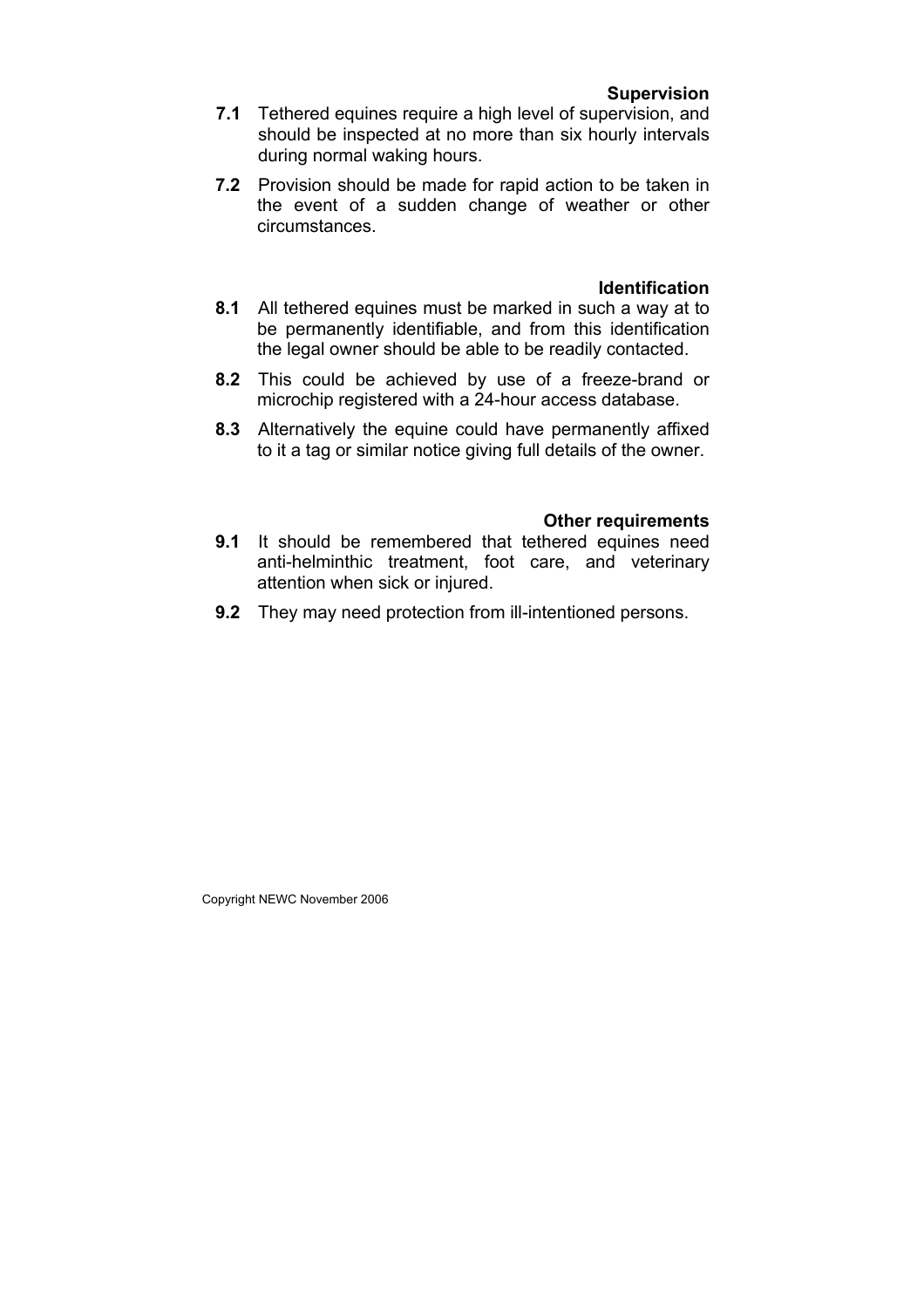#### **THE FIVE FREEDOMS - in relation to equine tethering**

The five freedoms are a series of tests, devised by experts in animal welfare, against which to measure different animal management systems.

Few systems supply all freedoms at all times, but the aim should be that any method of animal management is consistent with these Five Freedoms

**Freedom from hunger and thirst** by ready access to fresh water and a diet to maintain full health and vigour.

Tethered animals are rarely hungry, as they are usually tethered on pasture and moved once they have eaten the grass within the area of the tether. The pasture may be wasteland of poor quality and weed infested. Poor body condition, indicative of hunger, is not a major feature of tethered horses. Water supply is generally intermittent, and dependent on human activity. There is no significant evidence of dehydration as a problem, but severe thirst may temporarily afflict tethered horses, especially in hot weather.

*The freedom from hunger is usually satisfied, but freedom from thirst is entirely dependent on human intervention.* 

**Freedom from discomfort** by providing an appropriate environment including shelter and a comfortable resting area.

Roofed shelter is nearly always unavailable to tethered horses, but there may be some wind-break effect from nearby buildings or trees. Rugs are not commonly used. In good weather, and when the pasture is good, horses would probably be happy to lie down, but in many instances there is no comfortable lying area. Rain, and the associated wind-chill factor must be distressing to tethered horses.

*This freedom is not supplied by tethering, other than during ideal weather conditions.*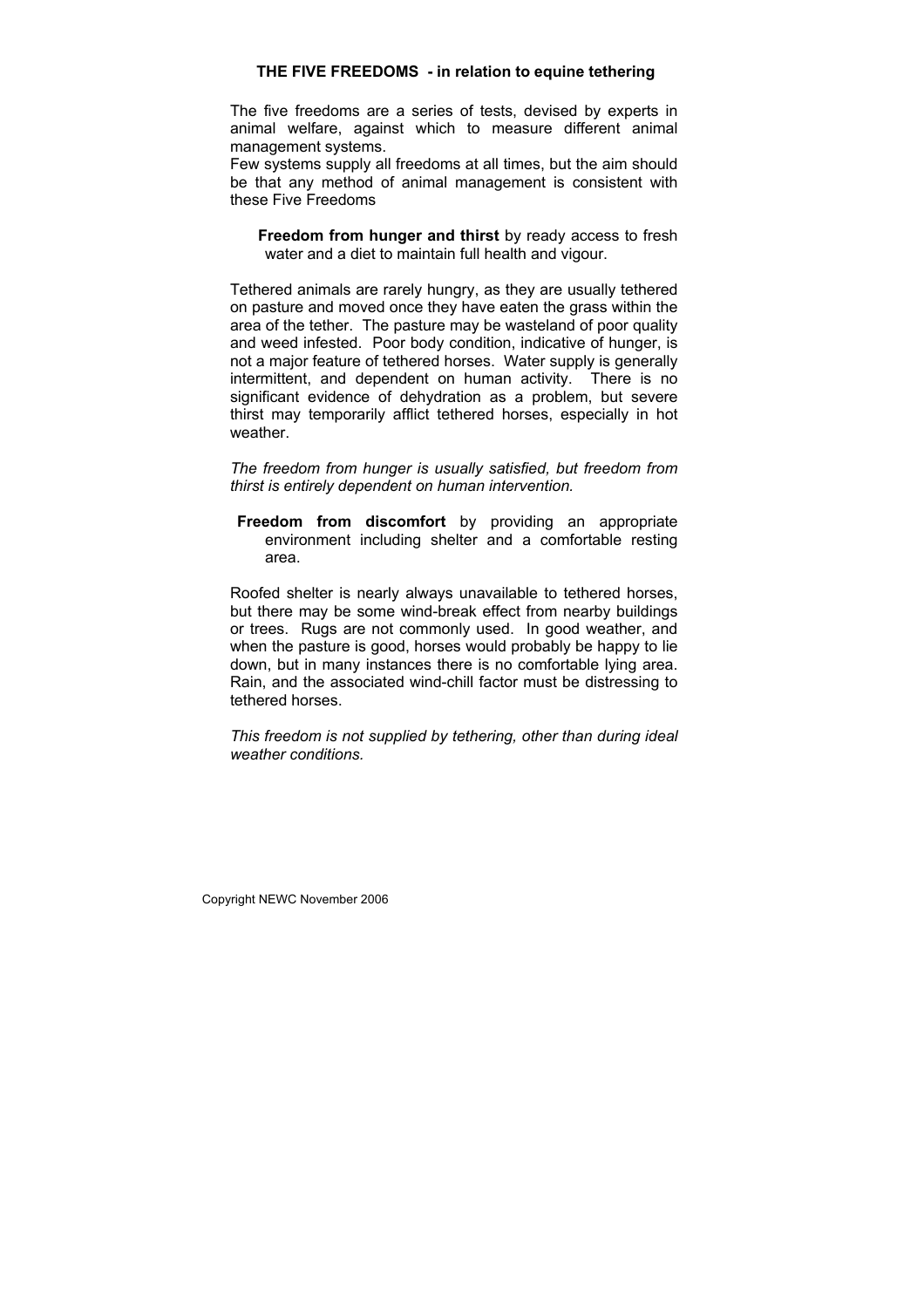**Freedom from injury, disease and pain** by prevention or rapid diagnosis and treatment.

The sort of makeshift equipment commonly used to tether animals can often lead to injury to the neck where a tether is attached, and to leg injuries due to entanglement with the tether. It is quite common to find minor injuries and illness untreated. Veterinary attention is rare.

*Freedom from injury is not supplied by tethering. Provision of veterinary attention etc. is independent of tethering.* 

**Freedom to express normal patterns of behaviour** by providing sufficient space, proper facilities and company of the animals own kind.

The horse normally ranges over a wide area for grazing, and will exercise itself quite vigorously for pleasure. Loose horses often roll. These activities are not possible for tethered horses. Whilst other horses may be tethered nearby direct contact between horses is not allowed, to avoid entanglement of tethers.

*Tethering for long periods does not allow the horse any freedom of behaviour.* 

**Freedom from fear and distress** by ensuring conditions and treatment which avoid mental suffering.

A horse's natural reaction to fear is flight. Tethered horses cannot do this. There have been instances of tethered animals being injured by dogs and humans, due to their inability to flee. This may well cause suffering greater than the simple pain involved. A horse is a natural athlete in many instances, and long term confinement to a small area is likely to cause frustration and boredom.

*This freedom is not supplied by tethering.*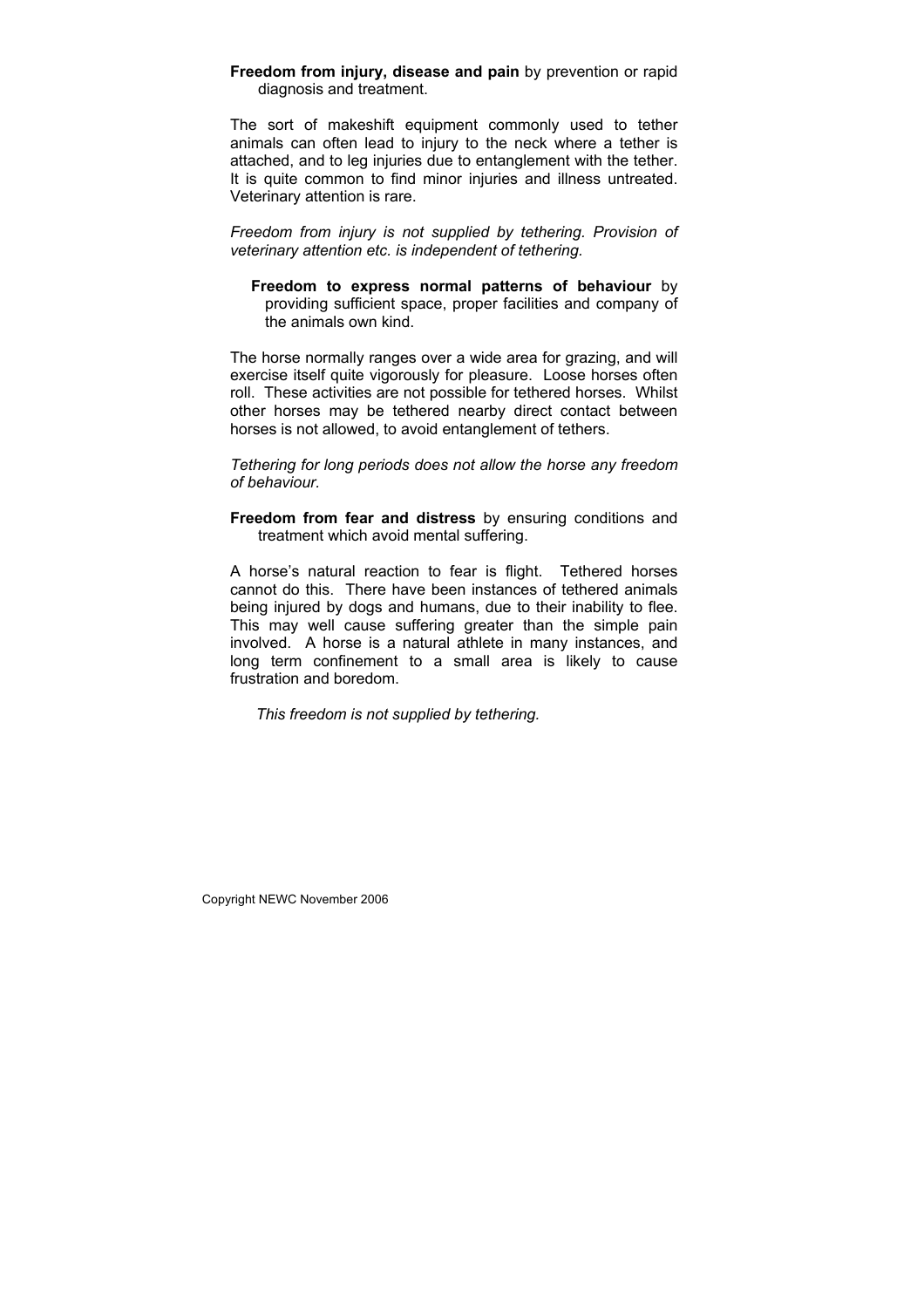Appendix l – Body Condition Scoring - Horses

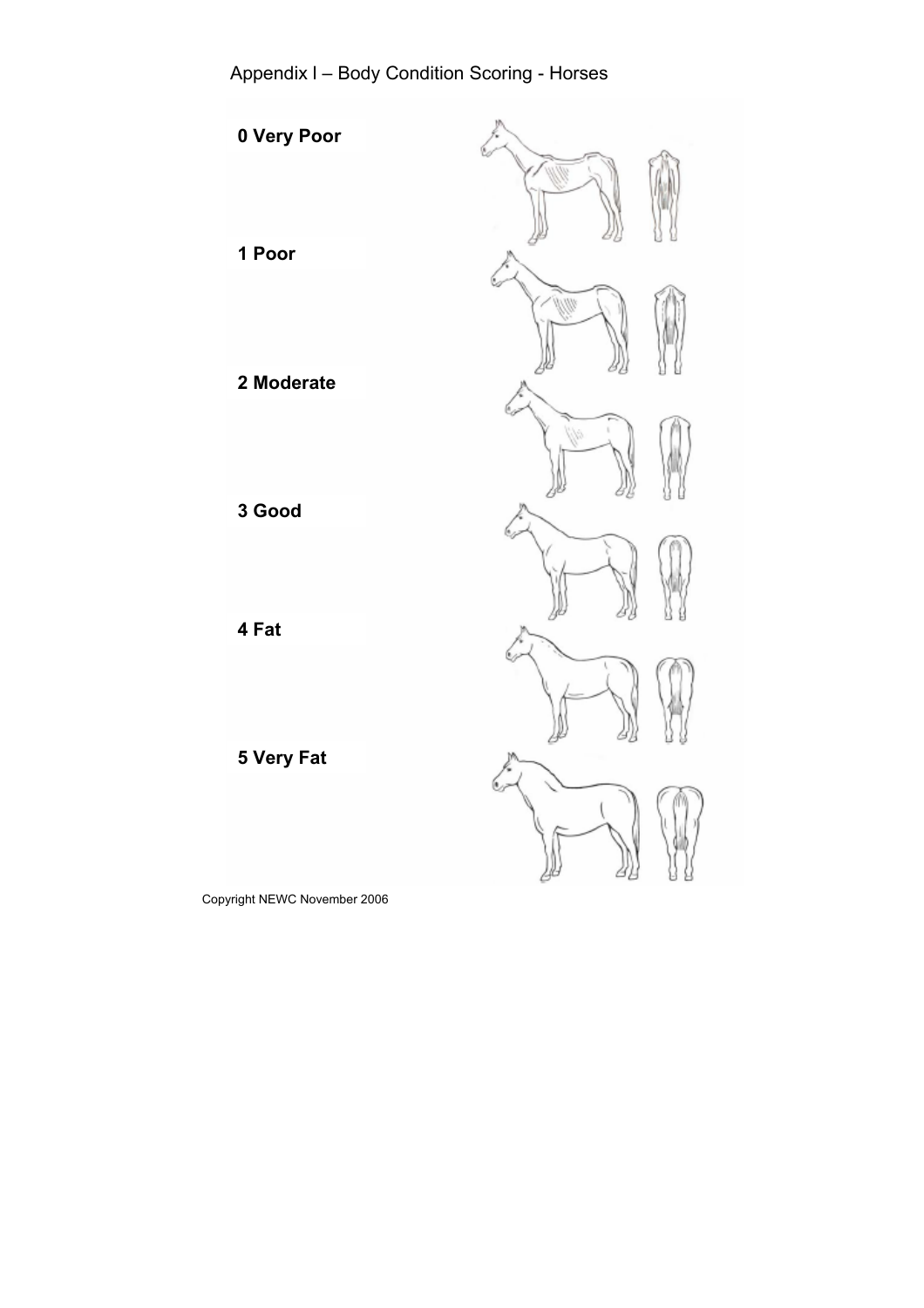# Appendix l – Body Condition Scoring - Horses

| C/S         | <b>Pelvis</b>                                                                                              | <b>Back and Ribs</b>                                                                                                             | <b>Neck</b>                                            |
|-------------|------------------------------------------------------------------------------------------------------------|----------------------------------------------------------------------------------------------------------------------------------|--------------------------------------------------------|
| 0 Very Poor | Angular, skin<br>tight. Very<br>sunken rump.<br>Deep cavity<br>under tail                                  | Skin tight over ribs.<br>Very prominent and<br>sharp backbone.<br>Skin tight over ribs.<br>Very prominent and<br>sharp backbone. | Marked ewe<br>neck. Narrow<br>and slack at<br>base.    |
| 1 Poor      | Prominent pelvis<br>and croup.<br>Sunken rump<br>but skin supple.<br>Deep cavity<br>under tail.            | Ribs easily visible.<br>Prominent backbone<br>with sunken skin on<br>either side                                                 | Ewe neck,<br>narrow and<br>slack base.                 |
| 2 Moderate  | Rump flat either<br>side of back<br>bone. Croup well<br>defined, some<br>fat. Slight cavity<br>under tail. | Ribs just visible.<br>Backbone covered<br>but spines can be felt                                                                 | Narrow but<br>firm.                                    |
| 3 Good      | Covered by fat<br>and rounded. No<br>gutter. Pelvis<br>easily felt.                                        | Ribs just covered and<br>easily felt.<br>No gutter along the<br>back. Backbone well<br>covered but spines<br>can be felt.        | No crest<br>(except for<br>stallions) firm<br>neck.    |
| 4 Fat       | Gutter to root of<br>tail. Pelvis<br>covered by fat.<br>Need firm<br>pressure to feel.                     | Ribs well covered -<br>need pressure to<br>feel. Slight crest.                                                                   | Wide and<br>firm.                                      |
| 5 Very Fat  | Deep gutter to<br>root of tail. Skin<br>distended. Pelvis<br>buried, cannot<br>be felt.                    | Ribs buried, cannot<br>be felt. Deep gutter<br>along back. Back<br>broad and flat.                                               | Marked crest<br>very wide and<br>firm. Fold of<br>fat. |

(Based on the Carroll and Huntington Method)

To obtain a body score, score the pelvis first, then adjust by half a point if it differs by one point or more to the back or neck.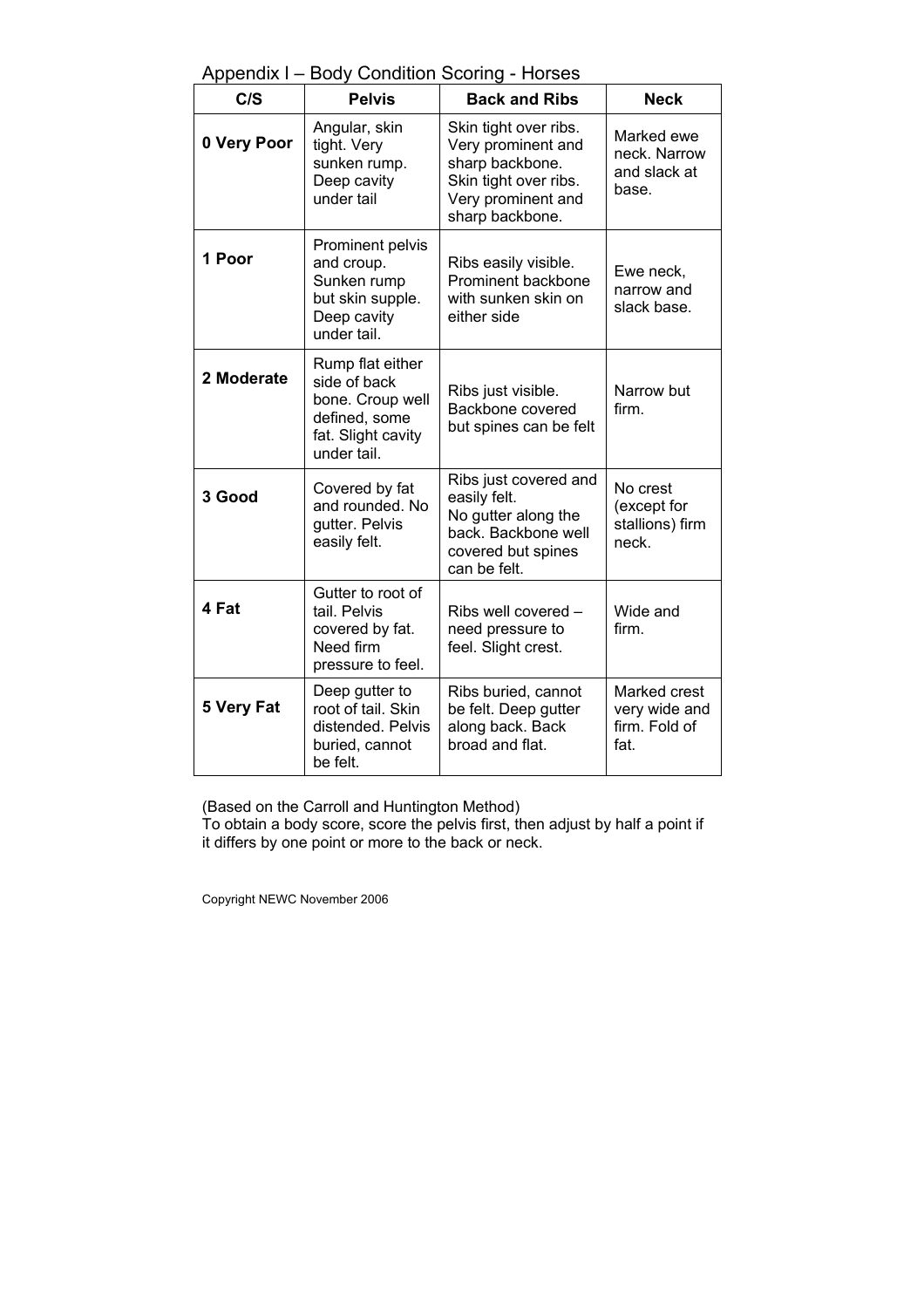Appendix ll – Body Condition Scoring – Donkeys

**1. POOR**





**2. MODERATE**





**3. IDEAL**





**4. FAT**



**5. OBESE**







 *The Donkey Sanctuary*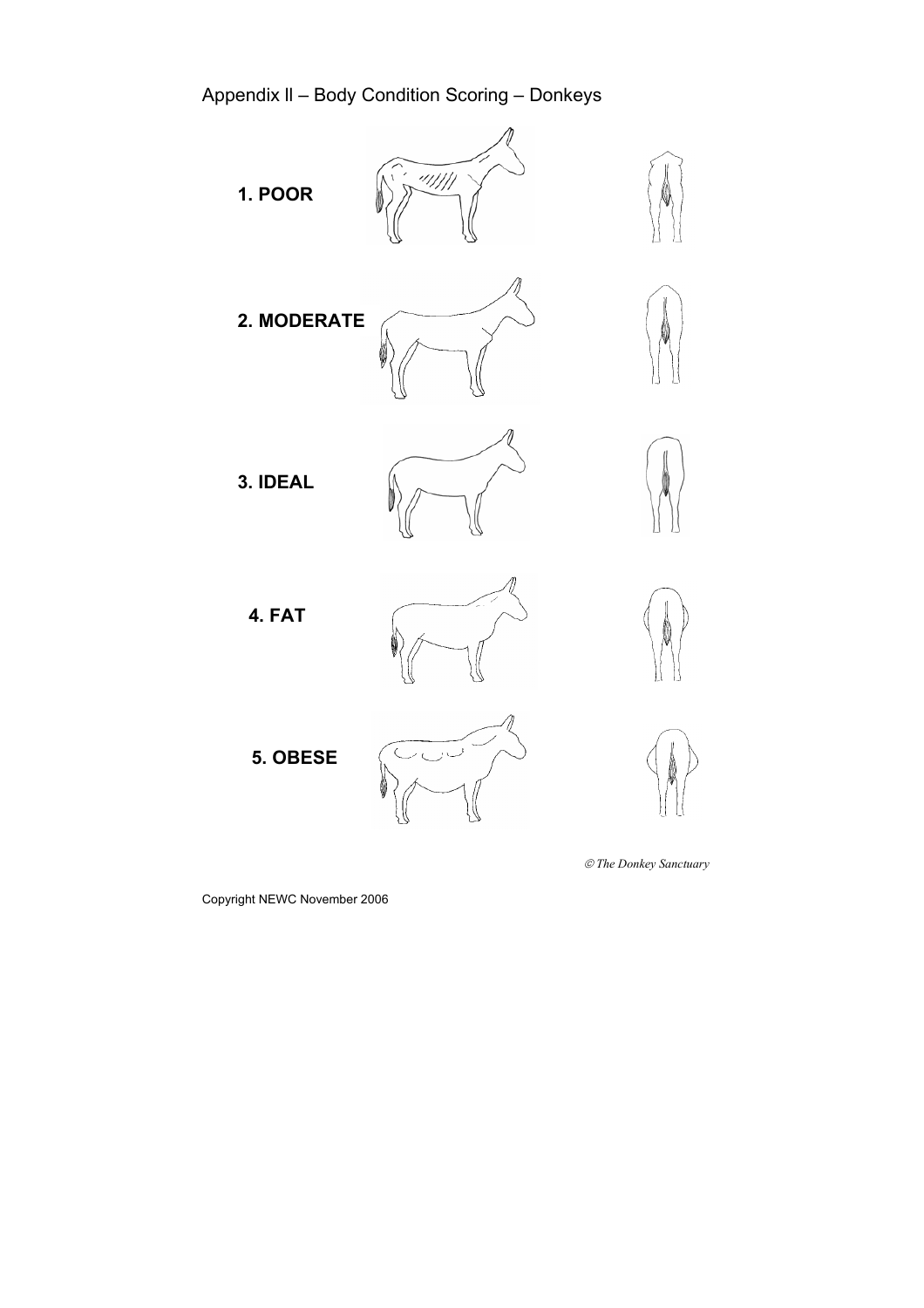# Appendix ll – Body Condition Scoring – Donkeys

| C/S                                          | <b>NECK AND</b><br><b>SHOULDERS</b>                                                                                                               | <b>WITHERS</b>                                                                                               | <b>RIBS AND</b><br><b>BELLY</b>                                                                                                                                         | <b>BACK AND</b><br><b>LOINS</b>                                                                                                        | HIND-<br><b>QUARTERS</b>                                                                                                     |
|----------------------------------------------|---------------------------------------------------------------------------------------------------------------------------------------------------|--------------------------------------------------------------------------------------------------------------|-------------------------------------------------------------------------------------------------------------------------------------------------------------------------|----------------------------------------------------------------------------------------------------------------------------------------|------------------------------------------------------------------------------------------------------------------------------|
| 1.<br><b>POOR</b>                            | Neck thin, all<br>bones easily felt.<br>Neck meets<br>shoulder<br>abruptly,<br>shoulder bones<br>felt easily,<br>angular.                         | Dorsal spine<br>of withers<br>prominent<br>and easily<br>felt.                                               | Ribs can be<br>seen from a<br>distance and felt<br>with ease. Belly<br>tucked up.                                                                                       | Backbone<br>prominent, can<br>feel dorsal and<br>transverse<br>processes<br>easily.                                                    | Hip bones<br>visible and felt<br>easily (hock<br>and pin<br>bones). Little<br>muscle cover.<br>May be cavity<br>under tail.  |
| 2.<br><b>MODERA</b><br><b>TE</b>             | Some muscle<br>development<br>overlying bones.<br>Slight step<br>where neck<br>meets<br>shoulders.                                                | Some cover<br>over dorsal<br>withers,<br>spinous<br>processes felt<br>but not<br>prominent.                  | Ribs not visible<br>but can be felt<br>with ease.                                                                                                                       | Dorsal and<br>transverse<br>processes felt<br>with light<br>pressure. Poor<br>muscle<br>development<br>either side<br>midline.         | Poor muscle<br>cover on<br>hindquarters,<br>hip bones felt<br>with ease.                                                     |
| 3.<br><b>IDEAL</b>                           | Good muscle<br>development,<br>bones felt under<br>light cover of<br>muscle/fat. Neck<br>flows smoothly<br>into shoulder,<br>which is<br>rounded. | Good cover of<br>muscle/fat<br>over dorsal<br>spinous<br>processes<br>withers flow<br>smoothly into<br>back. | Ribs just<br>covered by light<br>layer of<br>fat/muscle, ribs<br>can be felt with<br>light pressure.<br>Belly firm with<br>good muscle<br>tone and flattish<br>outline. | Cannot feel<br>individual<br>spinous or<br>transverse<br>processes.<br>Muscle<br>development<br>either side of<br>midline is<br>qood.  | Good muscle<br>cover in<br>hindquarters,<br>hip bones<br>rounded in<br>appearance,<br>can be felt<br>with light<br>pressure. |
| 4.<br><b>FAT</b><br>(show<br>condition<br>?) | Neck thick, crest<br>hard, shoulder<br>covered in even<br>fat layer.                                                                              | <b>Withers</b><br>broad, bones<br>felt with firm<br>pressure.                                                | Ribs dorsally<br>only felt with firm<br>pressure, ventral<br>ribs may be felt<br>more easily.<br>Belly<br>overdeveloped.                                                | Can only feel<br>dorsal and<br>transverse<br>processes with<br>firm pressure.<br>Slight crease<br>along midline.                       | Hindquarters<br>rounded.<br>bones felt only<br>with firm<br>pressure. Fat<br>deposits<br>evenly placed.                      |
| 5.<br>OBESE                                  | Neck thick, crest<br>bulging with fat<br>and may fall to<br>one side.<br>Shoulder<br>rounded and<br>bulging with fat.                             | Withers<br>broad, unable<br>to feel bones.                                                                   | Large, often<br>uneven fat<br>deposits<br>covering dorsal<br>and possibly<br>ventral aspect of<br>ribs. Ribs not<br>palpable. Belly<br>pendulous in<br>depth and width. | Back broad,<br>unable to feel<br>spinous or<br>transverse<br>processes.<br>Deep crease<br>along midline<br>bulging fat<br>either side. | Cannot feel<br>hip bones, fat<br>may overhang<br>either side of<br>tail head, fat<br>often uneven<br>and bulging.            |

Half scores can be assigned where donkeys fall between scores. Aged donkeys can be hard to condition score due to lack of muscle bulk and tone giving thin appearance dorsally with dropped belly ventrally, while overall condition may be reasonable.

 *The Donkey Sanctuary*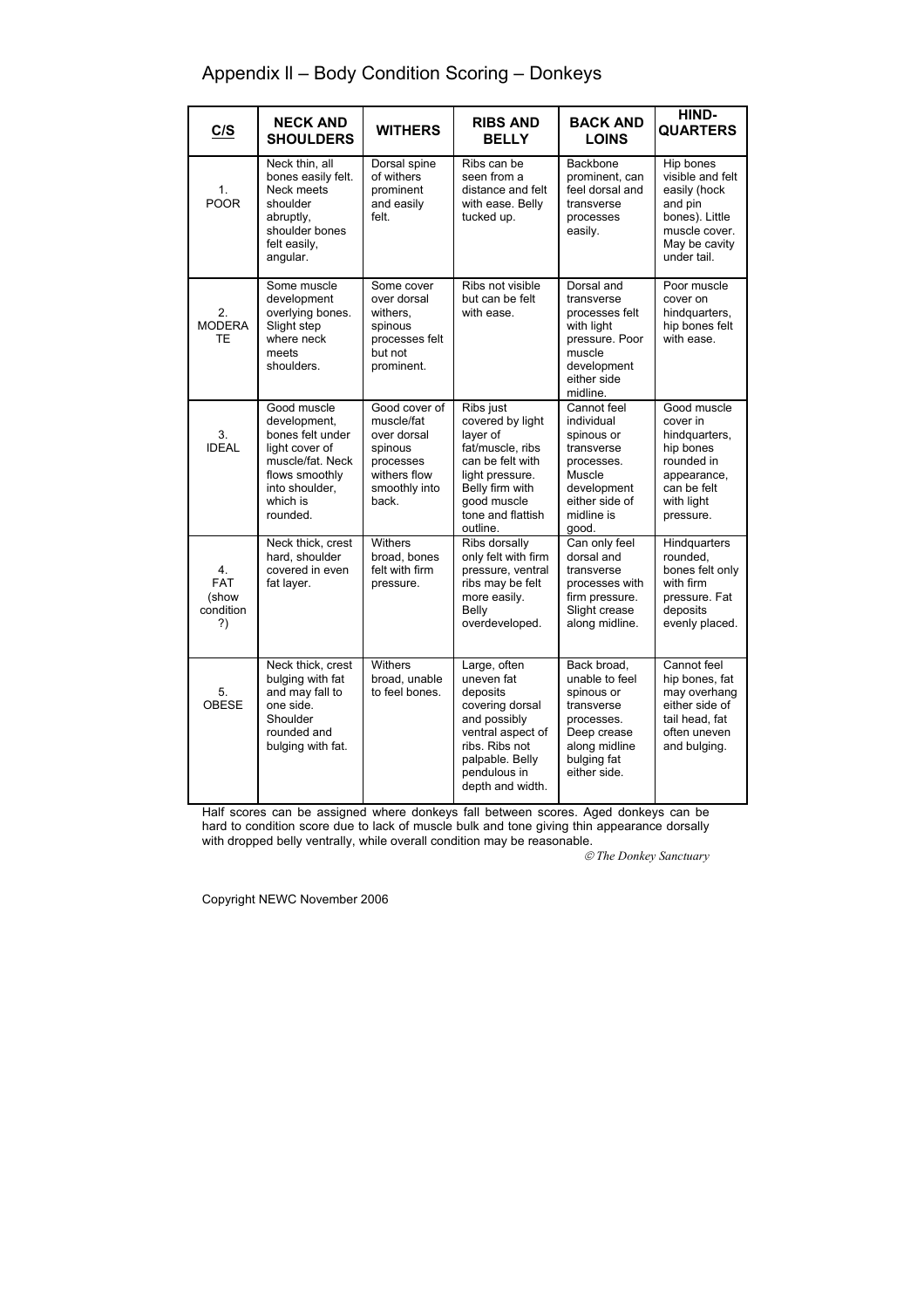# **Reporting cases of ill-treatment**

If you see, or hear of, any equine in distress, report it at once. Be sure of your facts, and if possible, get a witness to support your statement. You need to know (if possible)

- 1. The owner's name and address. Alternatively the owner of the land on which the horse is kept.
- 2. The time(s) and date(s) when you saw the animal(s).
- 3. A description of the location field, buildings, road, any landmarks, so that it will be easy to find.
- 4. A description of the animal with all-possible detail; colour, sex, approximate age and height, distinguishing marks etc. (eg. - "Chestnut mare, about l2.2hh, white star on face, white sock on off hind leg.")
- 5. The cause of your concern. (ie lameness, severely undernourished, over-ridden, unacceptable living conditions, lame, very thin, open wound above knee on near foreleg, bald patch on near shoulder etc.
- 6. A description of the people actually abusing an animal. Try to give an accurate description ("a man" or "two boys" is not sufficiently specific.)

Do **NOT** go on to private land without permission. **You** can be sued if wilful damage to any of the property can be proved. If you are seen touching the horse, an irate owner could try to sue you for causing it injury. If you should have any sort of accident on this land - such as the horse kicking you - **you** are liable, not the landowner. Investigations must be carried out with great care.